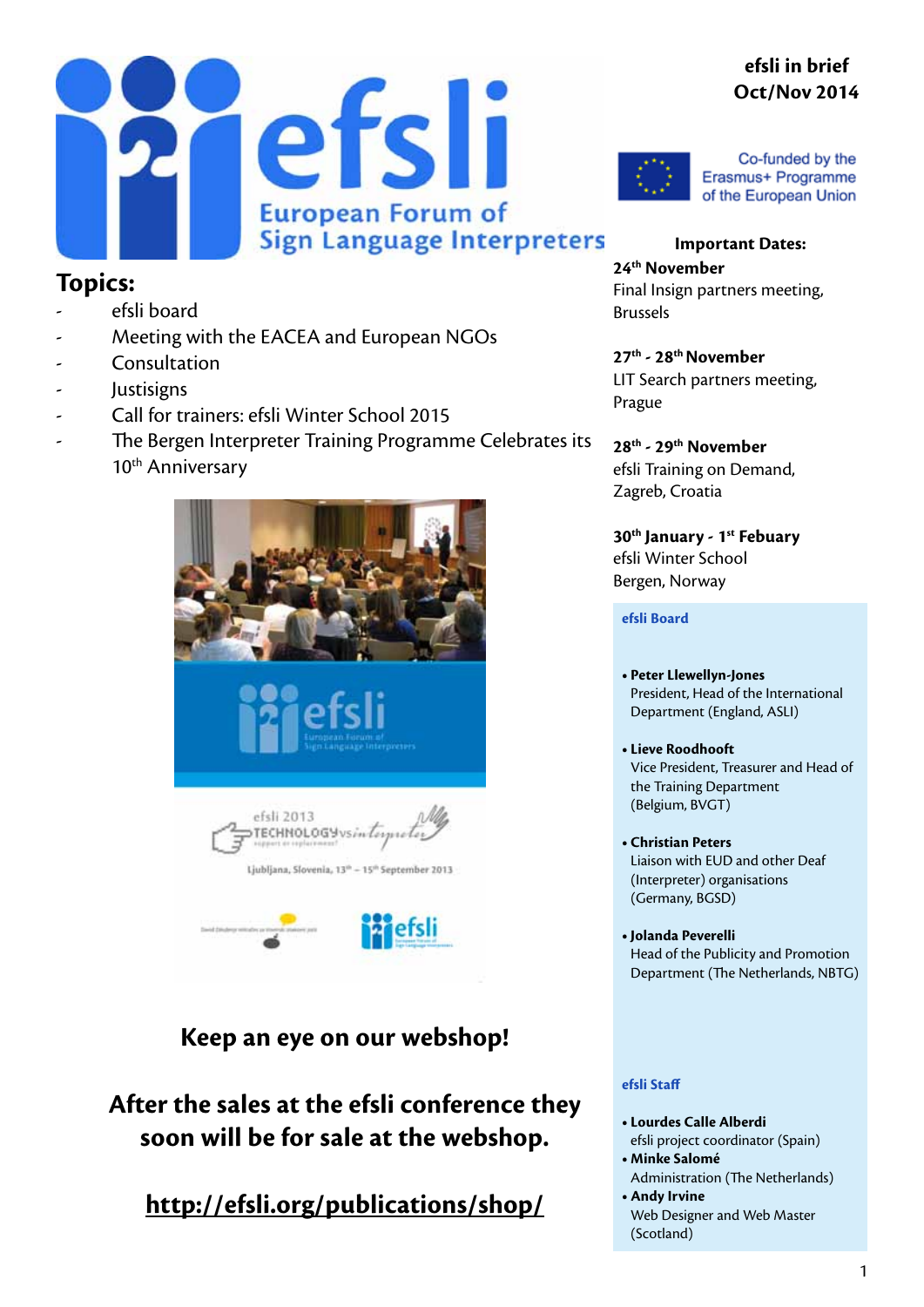## **efsli board**

As you may have heard at the AGM, Josefina Kalousova (our Czech colleague) felt that, for personal reasons, she wasn't able to give the time that was necessary and, sadly, withdrew from the Board in mid-September. Josefina was a very able Board member and we will miss her quick thinking and youthful enthusiasm. We hope that she will continue to be an active supporter and contribute to efsli's work in the future.



From Left to right:

Peter Llewellyn-Jones, Lieve Roodhooft, Jolanda Peverelli, Josefina Kalousova, Christian Peters

Josfina's resignation left us a Board member short and, as it was too late to invite nominations for a replacement at the AGM, we had to think of ways of spreading the work-load. It is all too easy to be so busy that you lose sight of the 'bigger picture' and we didn't want to fall into that trap.

If you were at the AGM you will remember that we announced a period of consultation on the future of efsli. Our success with the many project we have been involved with over the past few years, e.g. Prosign and Medisigns; and the projects we are now working on, e.g. Insign and Justisigns, has led to even more requests for us to work with our partner organisations (EUD, EUDY, EDbU, etc.) to make a real difference to the quality of interpreting services across the European Union. To do this, though, we need to find a way of working more effectively and efficiently. To fill the gap left by Josefina, we decided to co-opt two highly skilled and experienced academics for a one-year period to help us to identify how we can become more effective.

One of them is very well known to efsli members - Prof. Lorraine Leeson of Trinity College Dublin. She is the Chair of the efsli Committee of Experts and, in that capacity, led efsli's work on establishing Standards for interpreter training across Europe. The three years of efsli working seminars on curriculum and assessment culminated in the publication of the 'Learning Outcomes of a Three-Year Sign Language Interpreter Training Programme' and the accompanying 'Assessment Guidelines', both of which were launched at a reception hosted by MEP Ádám Kósa at the European Parliament last December.

The second is Prof. Tobias Haug, from the University of Applied Sciences in Zurich. Tobias has a lot of experience of working on European projects and is well known to other academics in the field of interpreting and linguistics research. We have asked Lorraine and Tobias to begin to look at efsli's policies and working procedures with a view to developing a more efficient structure that can more easily cope with the increasing demands. The Board and staff of efsli would like to welcome and thank them both for being prepared to take on this important role.

But it isn't the Board and its co-opted members who will be making the decisions about efsli's future; it is you, the members.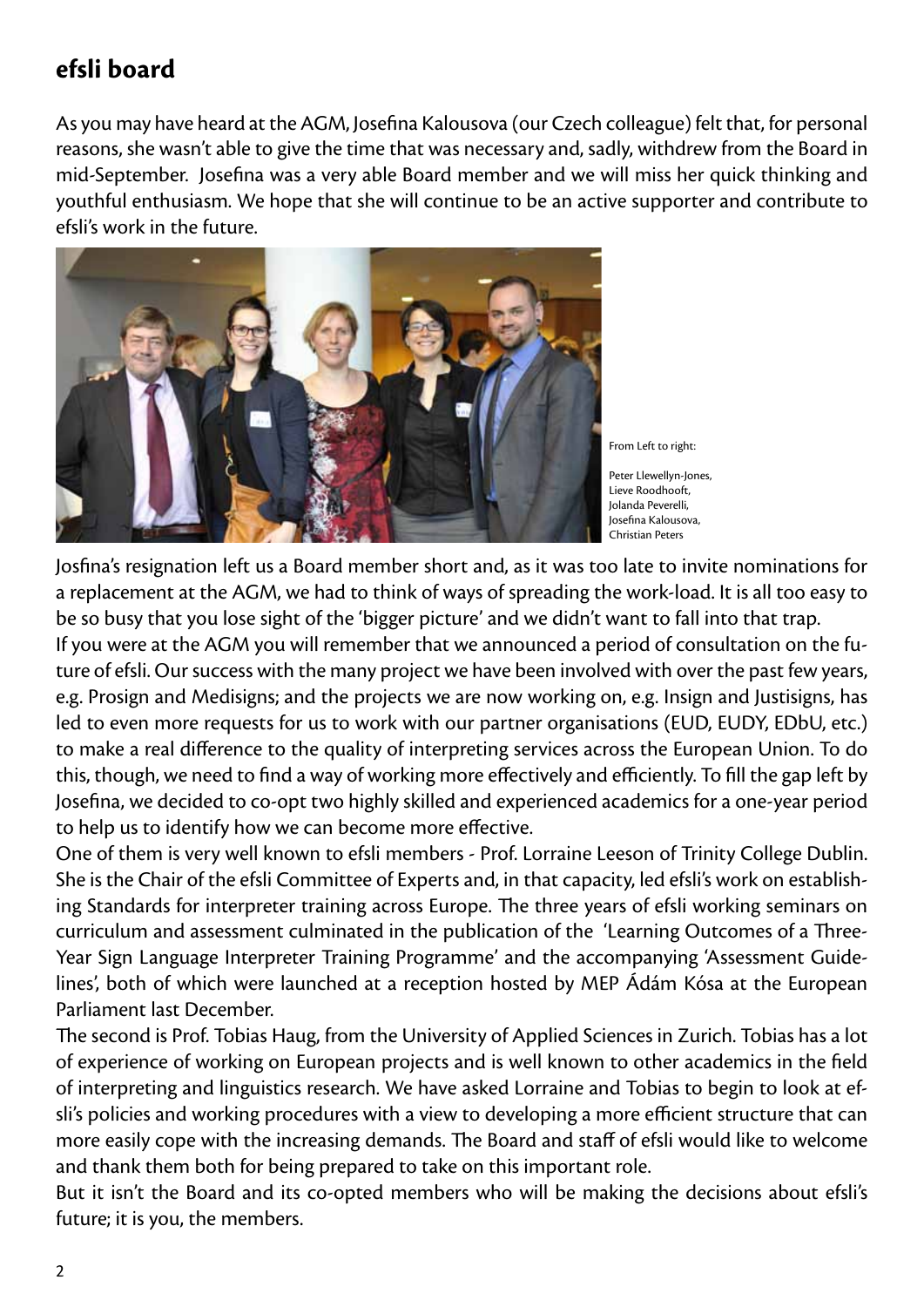## **Meeting with the EACEA and European NGOs**

On 24th September Lourdes Calle, the efsli project coordinator, attended a meeting held by the EACEA (Education, Audiovisual and Culture Executive Agency, European Commission: <www.eacea.ec.europa.eu>). The invitation for that meeting was addressed to the coordinators of all the Civil Society Organisations active in the field of education and training selected under the 2014 Operating Grants Call for Proposals. Erasmus Plus is divided into different actions, and this call is under key action 3. This action provides structural funding (an annual operating grant) to organisations active in the field of education and training or in the field of youth. In 2014, a total of 18 European NGOs and 1 EU-wide network where awarded an operating grant. It was a great opportunity for efsli to exchange experiences with other European NGOs active in the educational field and meet the EACEA staff to clarify practical issues concerning the grant. Participants were informed about the new political context at EU level (new European Commission) and given information about the call for proposals for 2015, for which efsli will be applying in December.

We will, of course, keep members informed of any developments.

# **Consultation**

As we move into the New Year, we will be contacting all of efsli's member organisations and individual members to find out what you think we should be concentrating on and what sort of organisation you want efsli to be over the next few years. Once we have a consensus on what our priorities should be and how we might achieve them, we will present a five-year plan for the membership to vote on at the 2015 AGM. It will be your ideas and your views on how we can best represent you at a European level that will take us forward.

Together we can make a huge difference to the quality of interpreting and interpreting provision and, consequently, to the opportunities open to Deaf people – young and old – across Europe. Watch this space!

# **Justisigns**

As has already been reported, the Justisigns project aims to improve Deaf people's access to the legal system by, in simple terms, raising Deaf people's awareness of their legal rights, helping the legal professions to work more effectively with Deaf people and interpreters, and training interpreters to work more effectively in legal settings. The immediate problem the Justisigns partners faced was the diversity of 'legal settings'; from meetings with solicitors about buying a house to immigration hearings, from police interviews of witnesses to divorce court hearings, from driving offences to murder trials. At the Justisigns partners' meeting at Heriot-Watt University in Edinburgh in July, it was decided that we should start by looking at the quality of interpreting in police stations.

Efsli is taking the lead on the training of interpreters and, from 23<sup>rd</sup> to 24<sup>th</sup> October, the efsli president was in Zurich working with Tobias Haug and Patricia Hermann at the University of Applied Sciences to draft a five-credit (150 hours) course on interpreting in police stations. The draft was completed and sent to the other Justisigns partners - Trinity College Dublin, Interesource Group (Ireland), Heriot-Watt University (Edinburgh), KU Leuven (Antwerp) and EULITA - for comments.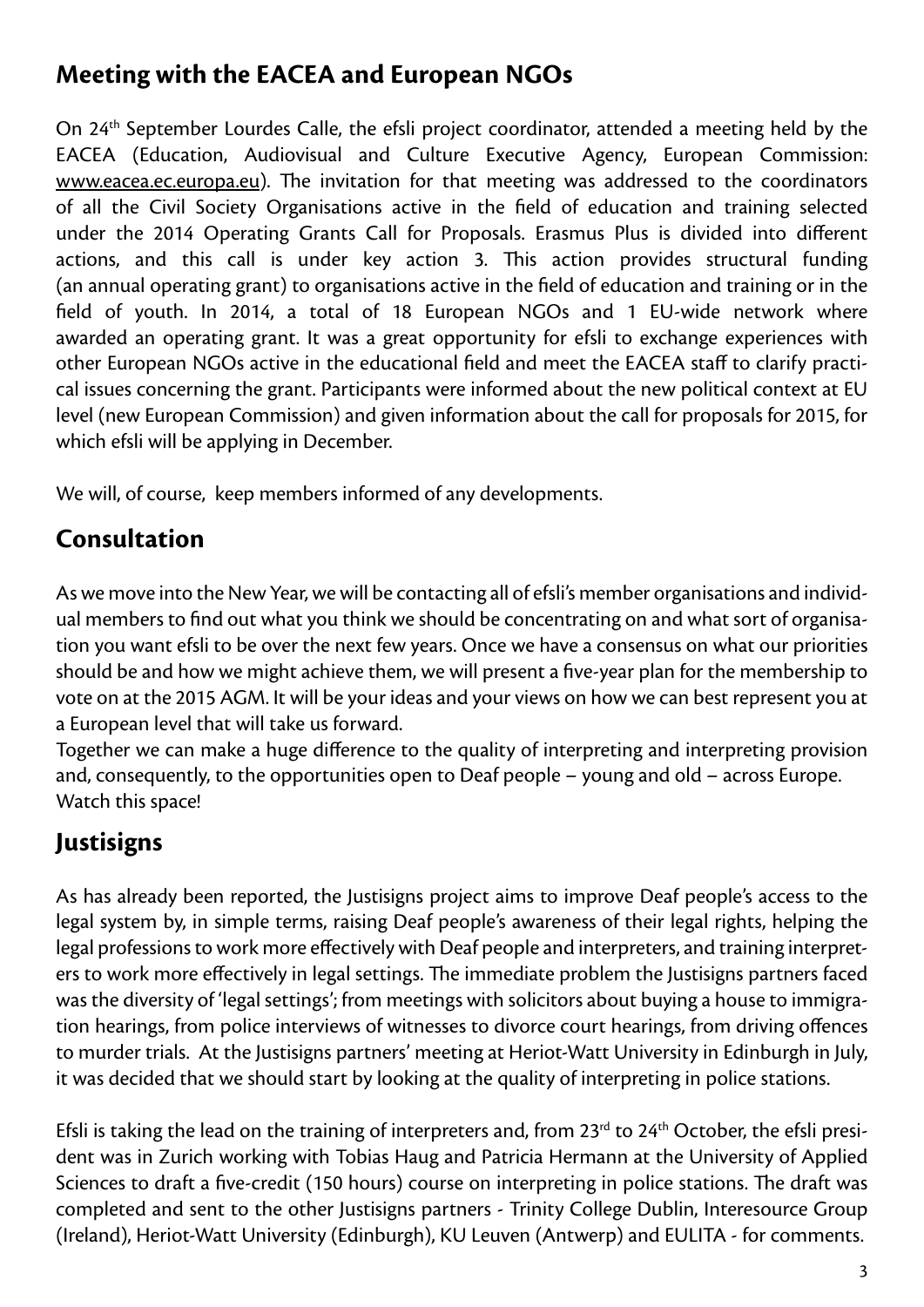# **Call for trainers: efsli Winter School 2015**

Deadline for submission of proposals: **15th December 2014.** 

The 2015 efsli Winter School is organised by the European Forum of Sign Language Interpreters in cooperation with the Norwegian Sign Language Interpreter association.





We are looking for trainers able to design and deliver a short course on the topic 'Interpreting with service uses with minimal language skills'. For this purpose, efsli invites experienced trainers from the sign language interpreters' community to share their expertise and work in a stimulating European environment.

Venue and dates

The course will be held in Bergen (Norway) from the 30th of January until the 1st of February, The tentative schedule (subject to confirmation) is as follows:

| Friday   | $30th$ January           | from $2:00 \text{ pm}$ to $6:00 \text{ pm}$ |
|----------|--------------------------|---------------------------------------------|
| Saturday | $31th$ January           | from $9:30$ am to $5:00$ pm                 |
| Sunday   | 1 <sup>st</sup> February | from 9:00 am to 12:00 am                    |

#### Language

The course will be presented in English or International Sign (IS). Correspondence with efsli and any documentation (course handouts, feedback forms, etc.) should be in English.

#### Topic

The topic of the efsli Winter School 2013 is ' Interpreting with service users with minimal language skills: make your Sign Language more visual'.

It is expected that the course should comprise a combination of research, theory and practice.

#### Trainer's profile:

We are looking for a trainer who:

- has at least 5 years of experience in training sign language interpreters and experience in research
- is skilled, knowledgeable, and has experience in the 2015 efsli Winter school topic
- has a very good knowledge of, and can work in English / IS
- is able to work in an international training setting with participants of different languages and cultures

Continue on next page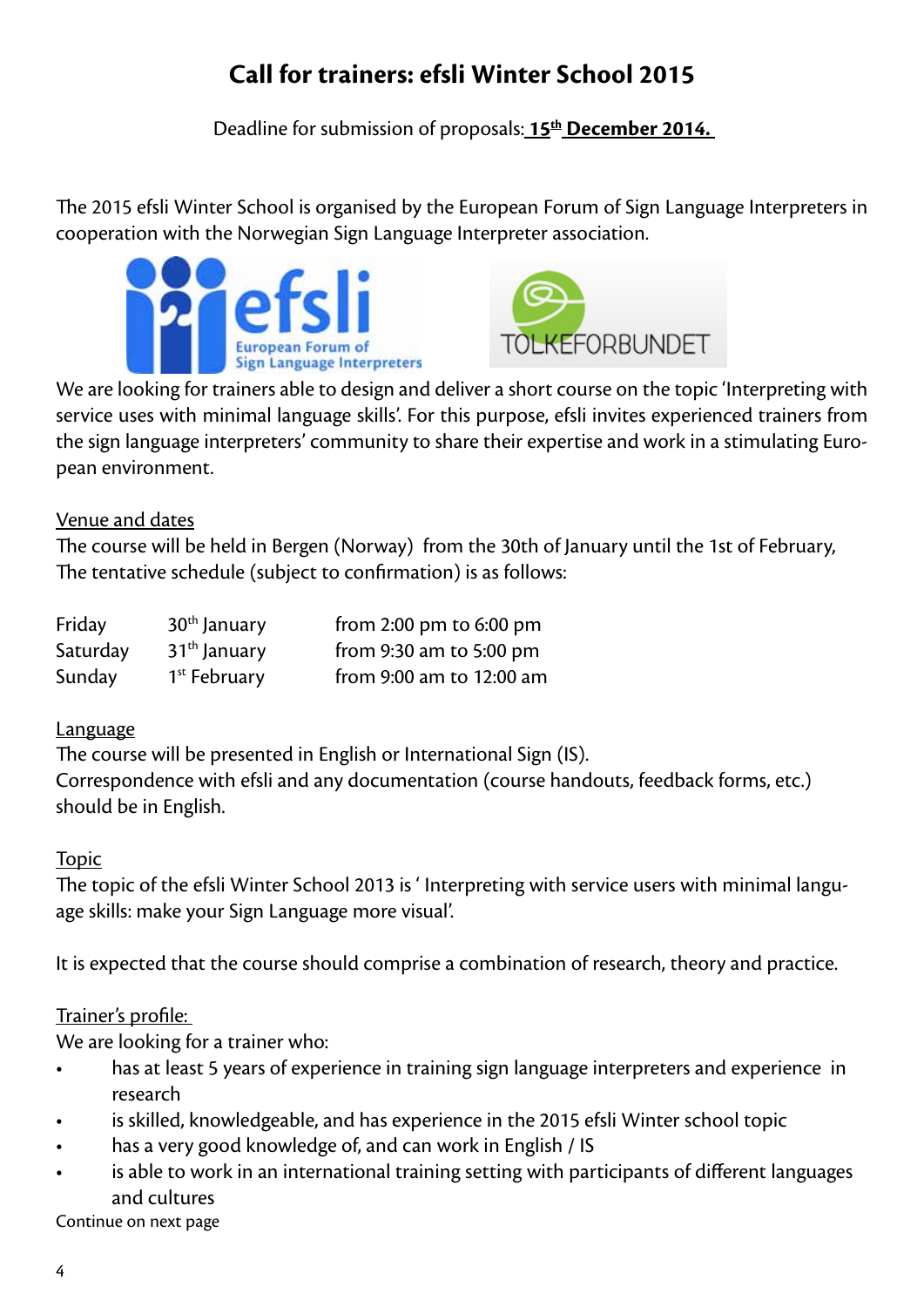Duties of the trainer:

- to attend a preparatory meeting with the efsli representative and the organisers which will take place before the start of the training
- to prepare the materials for participants (to be ready by 8th of January 2015)
- to train a class of 25 participants (max).
- to evaluate the training
- to send an evaluation report by 28th of February 2015.

#### Submission of training proposals

Training proposals should have both a theoretical and a practical focus. Trainers should submit their training proposals in English indicating:

- a draft training programme focusing on the efsli school topic
- a professional Curriculum Vitae
- the professional fee requested

Training proposals out of the training scope will be rejected without review.

Please send your proposal and CV by email to: [training@efsli.org](mailto:training@efsli.org )

#### Selection procedure

The selection will be carried out by the efsli Board and will be based on the criteria stated in the "Trainer's profile" section. A comparison of professional fees may occur depending on budget and market requirements.

#### General financial conditions

Travel, board and lodging of the trainer will be covered for the full length of the course. Travel bookings should be made only after approval by the Head of the Training Department. Any reimbursement will be made upon receipt of the required documentation.

The fee will be paid as negotiated by the trainer and efsli.

Payment will be made upon receipt of invoice within 30 days following the conclusion of the course and upon receipt of the evaluation report.

A detailed contract will be signed by both parties (trainer and efsli) as soon as the trainer has been selected and has agreed to provide the training (contract to be signed by the trainer).

#### Important deadlines

- The deadline to submit training applications is the **15th of December 2015.**
- The selected trainer will be notified by **22 of December 2014.**
- The final training programme & materials must be delivered to efsli by the **8th January 2015.**

#### Information

For more information, please contact the efsli Training Department at [training@efsli.org](mailto:training@efsli.org )